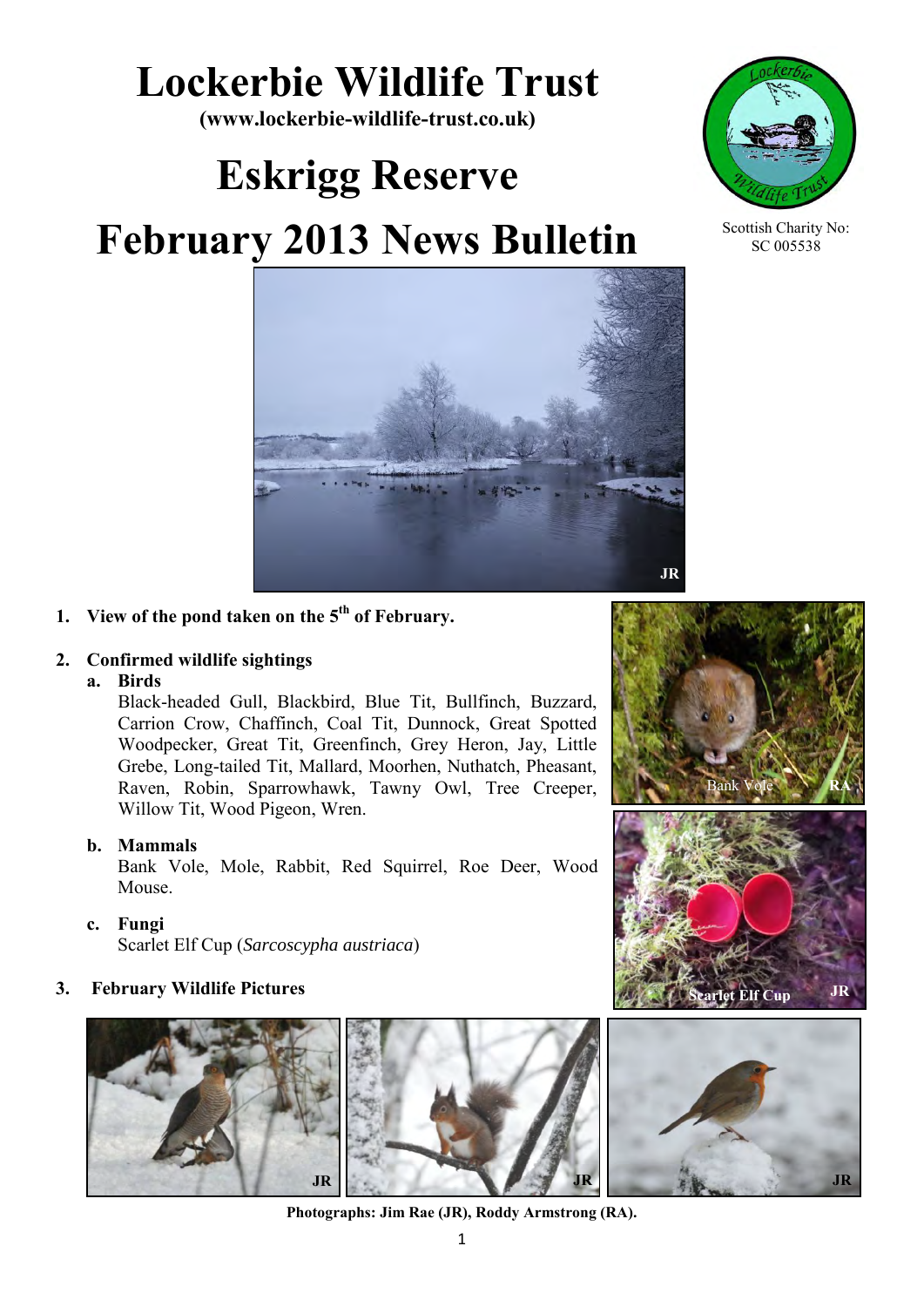#### **4. Eskrigg's Red Squirrels**



The red squirrels have attracted a lot of visitors recently, including many wildlife photographers. On one occasion eighteen different red squirrels were spotted at the same time within sight of Eskrigg Centre and the West Hide.

#### **Squirrel Photography Course**

Tom Langlands and Bob Fitzsimmons ran the first of a series of Photography Courses, on the  $23<sup>rd</sup>$  of February, outside the West Hide, using the Eskrigg Red Squirrels as the main subjects.

**West Hide** Unfortunately the West Hide is no longer fit for purpose. It is too small for family groups and for photographers wanting to capture the activities of the red squirrels. It was erected



at a time when the focus of attention was the wildfowl activity on the pond rather than the woodland birds and squirrels. A new, larger hide will be constructed on the site to meet the present demand.

#### **5. Activities at the Reserve during February**

**14.02.13** After the heavy rain and snowmelt, it was noted that the field ditch had become blocked and that water was flowing over and eroding the footpath making the access to the Reserve very marshy and



difficult. The situation has been drawn to the attention of Castle Milk Estate. It is hoped that the Estate will clear the ditch and that funds may be found to pay for a hard core path down the public right of way. Castle Milk Estate are willing to supply the hardcore material. **JR JR**



#### **18.02.13 S4 Environmental Studies**

Due to the poor weather the class did not visit the Reserve but made bird box kits at the school instead.





**Paul preparing bases Danny preparing lids Danny preparing lids Danny preparing lids** 



**completed bird boxes for £15.99. Photographs: Jim Rae (JR), Lockerbie Academy Pupil Support Staff (LA)**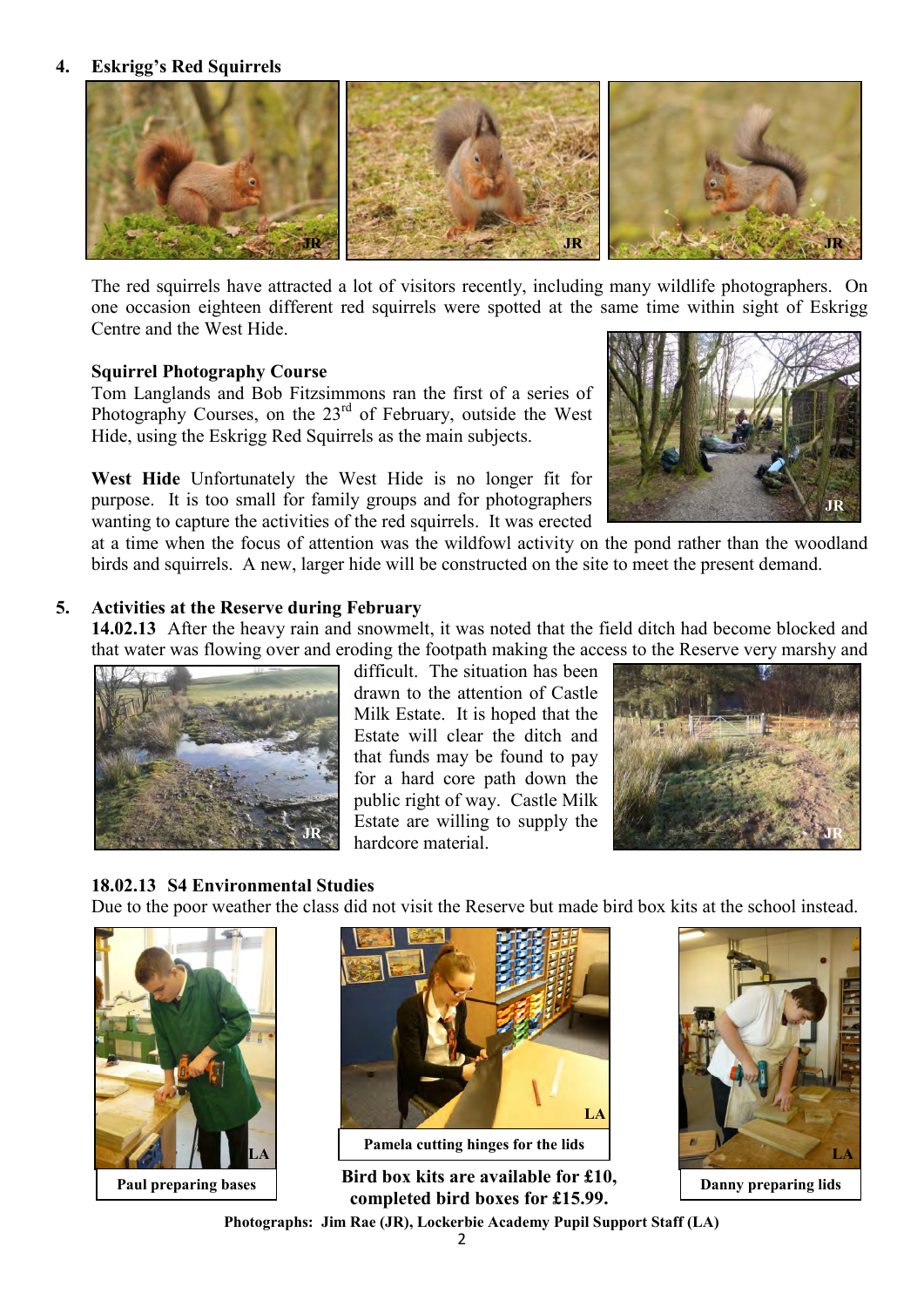#### **21.02.13 Neo's Neuk**

The small triangular plot beside the Centre is being used at the moment as a tree nursery. A variety of trees supplied by Castle Milk Estate is being brought on in the nursery and will planted out later in the year within the Reserve and within Beattie's Clump – St Mungo Primary's forest classroom.





#### **23.02.13 New Seat**

A small bench seat has been constructed next to Neo's Neuk so that people can relax and enjoy the view across the pond. Once the trees have been replanted the plot will be developed into a wildlife area for insects - bees, butterflies, moths, hoverflies and other invertebrates.

#### **24.02.13 Afternoon - Annual Nut Race**



Once again the weather was fair and there was a good turnout for the nut race. The Trust would like to thank all who sponsored a nut or gave a donation and helped to raise £550. Thanks also to Liz McDonnell for donating the prizes.



The winners of this year's race were as follows: 1st prize of £25 - Emily Wardrope, 2nd prize of £15 - Kate Thomson and 3rd prize of an Easter Egg - Marjorie Smith.

#### **6. Assistance with Maintenance Work 02.02.13 Duke of Edinburgh Volunteers**

Charlotte and Drew helped to top up the gravel on the path through the Reserve.

#### **09.02.13 Duke of Edinburgh Volunteers**

Charlotte and Lewis helped to top up the gravel on the path through the Reserve.

#### **19.02.13 Adult Volunteers**

Ian Dunn helped to replace the boards at the side of the path to the boardwalk.

#### **23.02.13 Duke of Edinburgh Volunteers**

#### **L to R – Charlotte, Lewis, Drew and Angus.**

On this occasion the volunteers helped to clear away all the litter from the lay-by and woods beyond the Dryfesdale Cemetery. This has become an annual event, unfortunately, because drivers still prefer to litter the countryside rather than use the bins provided. A whole trailer-load of rubbish was taken to the Recycling and Waste Centre at Annan.

#### **24.02.13 Trust Maintenance Day morning.**

The reserve and feeder burn were tidied and prepared for the Annual Nut Race in the afternoon.

**Photographs – Jim Rae (JR)**